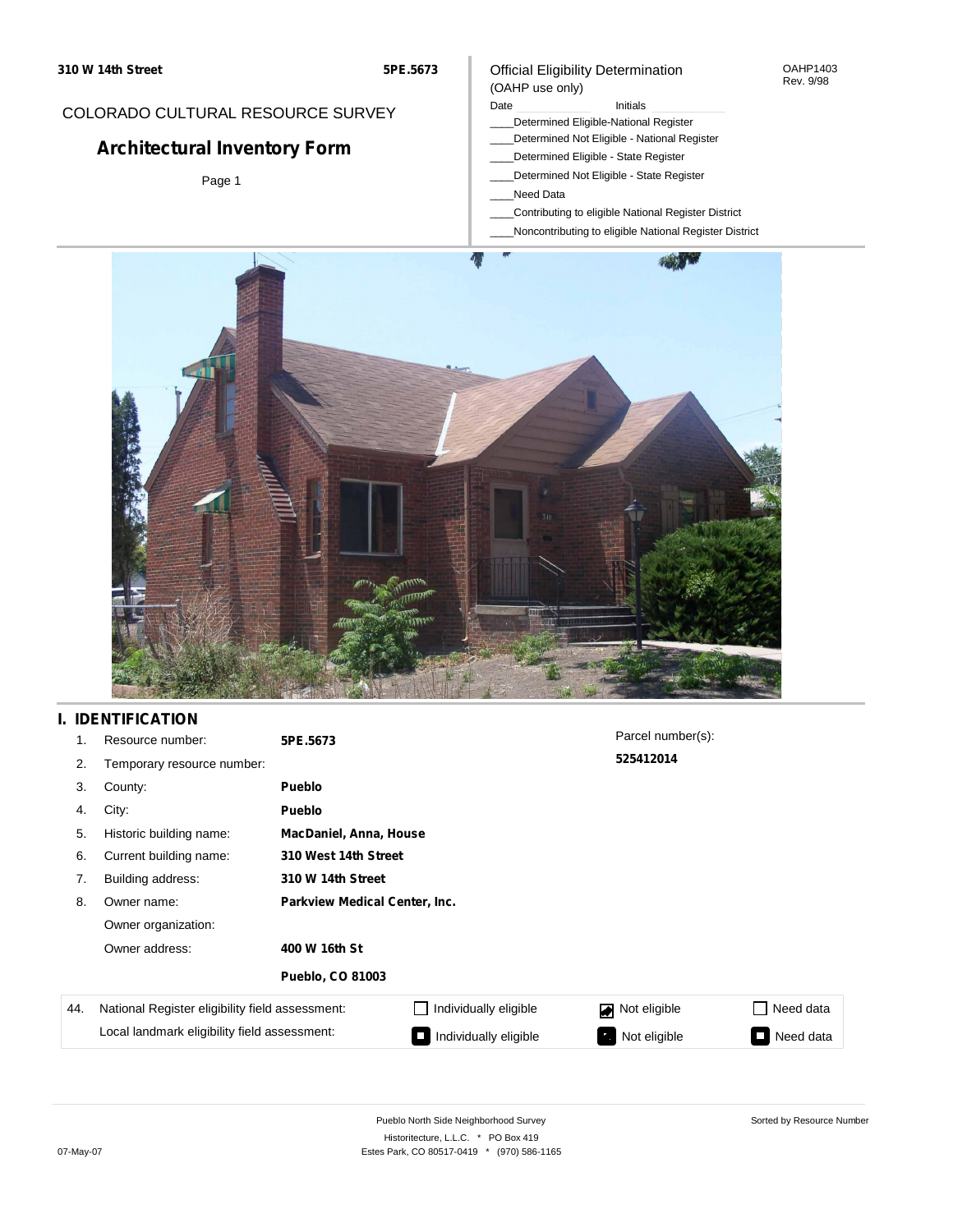Page 2

### **II. GEOGRAPHIC INFORMATION**

| 9.  | P.M.                |    | 6th             |    |           | Township:               |       | <b>20S</b>                  |    |           |           | Range:            | 65W |         |
|-----|---------------------|----|-----------------|----|-----------|-------------------------|-------|-----------------------------|----|-----------|-----------|-------------------|-----|---------|
|     |                     | NE | 1/4             | οf | <b>NW</b> | 1/4                     | of NE | 1/4                         | of | <b>SE</b> | 1/4       | of Section        |     | 25      |
| 10. | UTM reference zone: |    |                 |    | 13        |                         |       |                             |    |           |           |                   |     |         |
|     | Easting:            |    |                 |    |           | 534080                  |       |                             |    |           | Northing: |                   |     | 4236712 |
| 11. |                     |    | USGS quad name: |    |           | <b>Northeast Pueblo</b> |       |                             |    |           | Scale:    |                   |     | 7.5     |
|     | Year:               |    |                 |    |           | 1974)                   |       | 1961 (Photorevised 1970 and |    |           |           |                   |     |         |
| 12. | $Lot(s)$ :          |    |                 |    |           | Lot 4; Block 22         |       |                             |    |           |           |                   |     |         |
|     | Addition:           |    |                 |    |           | <b>County Addition</b>  |       |                             |    |           |           | Year of addition: |     | 1869    |

13. Boundary description and justification:

The boundary, as described above, contains but does not exceed the land historically associated with this property.

Metes and bounds exist:

П

### **III. ARCHITECTURAL DESCRIPTION**

| 14. | Building plan (footprint, shape):    | L-Shaped Plan                                 |                       |
|-----|--------------------------------------|-----------------------------------------------|-----------------------|
|     | Other building plan descriptions:    |                                               |                       |
| 15. | Dimensions in feet (length x width): | 888 square feet                               |                       |
| 16. | Number of stories:                   | 1                                             |                       |
| 17. | Primary external wall material(s):   | <b>Brick</b><br><b>Wood/Horizontal Siding</b> | Other wall materials: |
| 18. | Roof configuration:                  | <b>Gabled Roof/Cross Gabled Roof</b>          |                       |
|     | Other roof configurations:           |                                               |                       |
| 19. | Primary external roof material:      | <b>Asphalt Roof/Composition Roof</b>          |                       |
|     | Other roof materials:                |                                               |                       |
| 20. | Special features:                    | <b>Roof Treatment/Dormer</b>                  |                       |
|     |                                      | <b>Porch</b>                                  |                       |
|     |                                      | Fence                                         |                       |
|     |                                      | Chimney                                       |                       |

#### 21. General architectural description:

Oriented to the north, this house rests on a concrete foundation. A red, raked brick veneer clads the exterior walls. The brickwork features a watertable of alternating sets of 3 stretchers and soldiers. Broad, horizontal wood siding, painted tan, covers the larger of the front (north-facing) gables and the dormers. Windows are generally 3-light casement, with brownpainted steel frames. Some have sidelights and transoms. Opening in the east end of the front (north) façade and in the north side of the west elevation are 1-beside-1-light, sliding sash windows, with aluminum frames. Fiberglass awnings shelter some of the windows on the east, south, and west elevations. Board-and-batten shutters, with diamond-shaped voids, flank the window opening in the protruding, front gabled bay at the west end of the façade. The principal doorway opens east of center in the asymmetrical facade. It hosts a single-light, wood slab door, with an elaborate metal grille over the light. Protecting this door is a tan-painted, aluminum-frame storm door. Approaching the doorway is a 3-step, brick and concrete stoop. A wroughtiron railing flanks the east side of the stoop. Another doorway opens just north of center in the west elevation. It hosts a 3panel, 4-light, glass-in-wood-frame door, painted tan and opening behind a wood-frame screen door. Approaching the doorway is a single concrete step. Brown, interlocking asphalt shingles cover the cross-gabled roof. A pair of front-gabled dormers protrudes from the roof's south-facing slope. The roof lacks overhanging eaves. A brick engaged hearth and chimney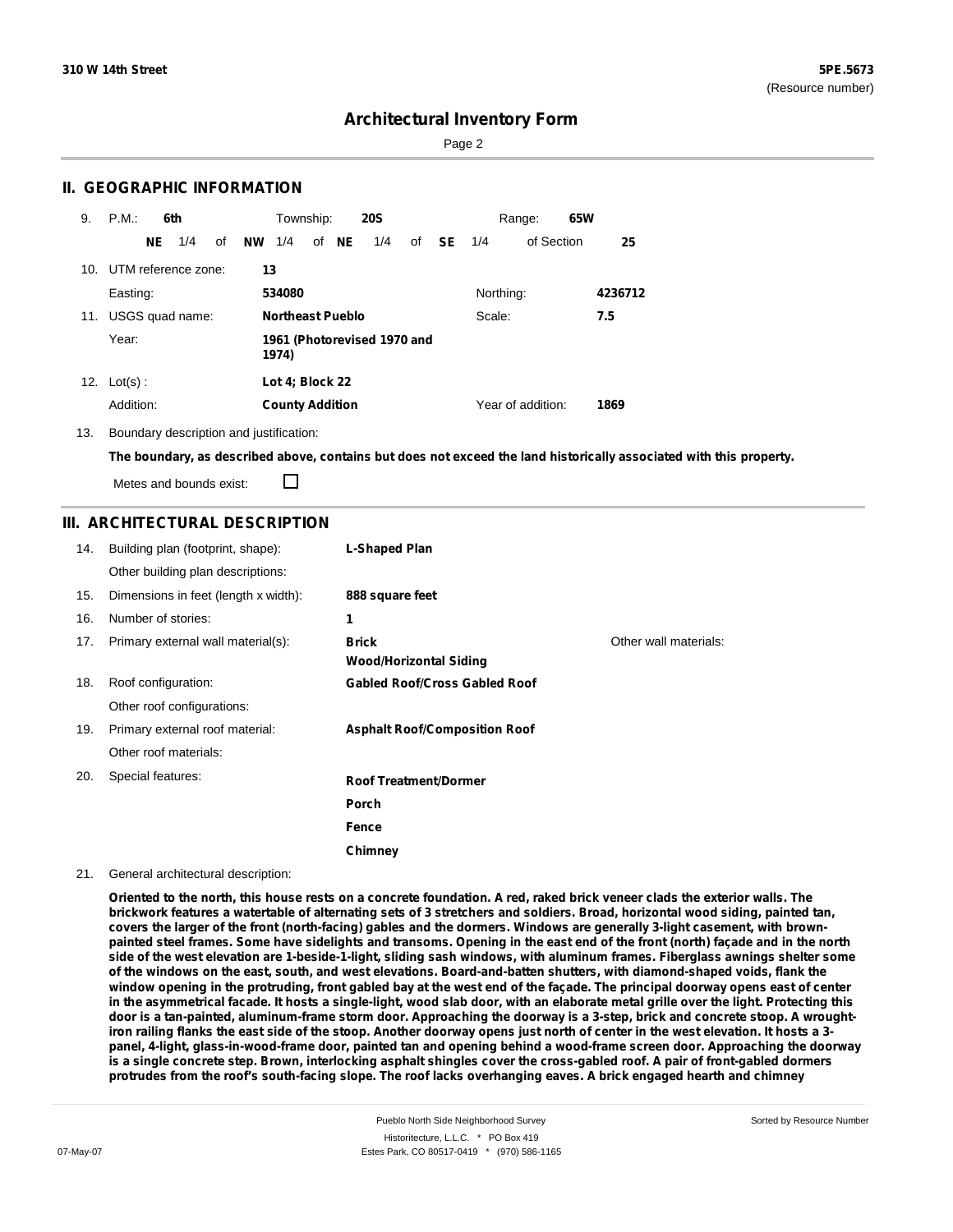Page 3

**protrudes north of center on the east elevation.**

22. Architectural style:

22. **Modern Movements/Minimal Traditional**

Other architectural styles:

Building type:

23. Landscape or special setting features:

This property is located on terrain sloping downward from north to south, with an elevation of around 4,700 feet above mean sea level. The neighborhood features modest, one- and two-story houses and commercial buildings, with some residential and medical-related buildings towering many stories above the rest of the landscape. Setbacks from West 14th Street are generally the same on this block. This property is situated on the south side of West 14th Street, between a vacant lot to the east and the parking lot for 1310-1320 North Grand Avenue to west. This is the only building on the south side of the 300 block of West 14th Street. Grass covers the strip separating the sidewalk from the street. A planted-grass yard, with mature landscaping, covers the lot, with an elm growing in the strip and large junipers in front of the house. Running along the west side of the property to a garage southwest of the house is a concrete driveway. A combination of woven-wire and chain-link fences surround the **backyard.**

24. Associated buildings, features or objects:

1: Type:

Describe:

```
2 : Type: Garage
```
Describe: A single-car garage is located just of the southwest corner of the house. Oriented to the north, **the garage rests on a concrete foundation. Cream-painted stucco clads the exterior walls of all elevations except the front (north), which has a red, raked-brick veneer. Dominating the front elevation is an overhead, pivot-type garage door, constructed of yellow-painted beadboard. A small, hipped-roof awning shelters the doorway. Opening in either end of the east elevation are doorways. The north doorway hosts a 5-panel, tan-painted wood door. The south doorway has a 3-panel, 1-light wood door, painted tan. A 4-light hopper or awning window opens in the center of the rear (south) elevation. Brown sheets of asphalt cover the shed roof, which a parapet surrounds.**

#### **IV. ARCHITECTURAL HISTORY**

| 25. | Date of Construction:  | Estimate:                        | Actual: | 1940                                                                                          |
|-----|------------------------|----------------------------------|---------|-----------------------------------------------------------------------------------------------|
|     | Source of Information: |                                  |         | Pueblo County Office of Tax Assessor. Property information card [internet].                   |
| 26. | Architect:             | unknown                          |         |                                                                                               |
|     | Source of information: |                                  |         |                                                                                               |
| 27. | Builder:               | unknown                          |         |                                                                                               |
|     | Source of information: |                                  |         |                                                                                               |
| 28. | Original Owner:        | Anna MacDaniel                   |         |                                                                                               |
|     | Source of information: | Co. consulted 1886 through 2003. |         | Pueblo City Directory. Pueblo, Co.; Salt Lake City; Kansas City, Mo.; and others: R.L. Polk & |

29. Construction history:

According to Pueblo County Tax Assessor records, this building was constructed in 1940. An analysis of the style, materials, and historical records corroborates this date. Prior to construction, this was a previously undeveloped lot. The only notable **alterations have been the replacement of two windows, most likely installed in the 1970s or '80s.**

30. Location: **original** Date of move(s):

### **V. HISTORICAL ASSOCIATIONS**

31. Original use(s): **Single Dwelling**

| Intermediate use(s): |  |
|----------------------|--|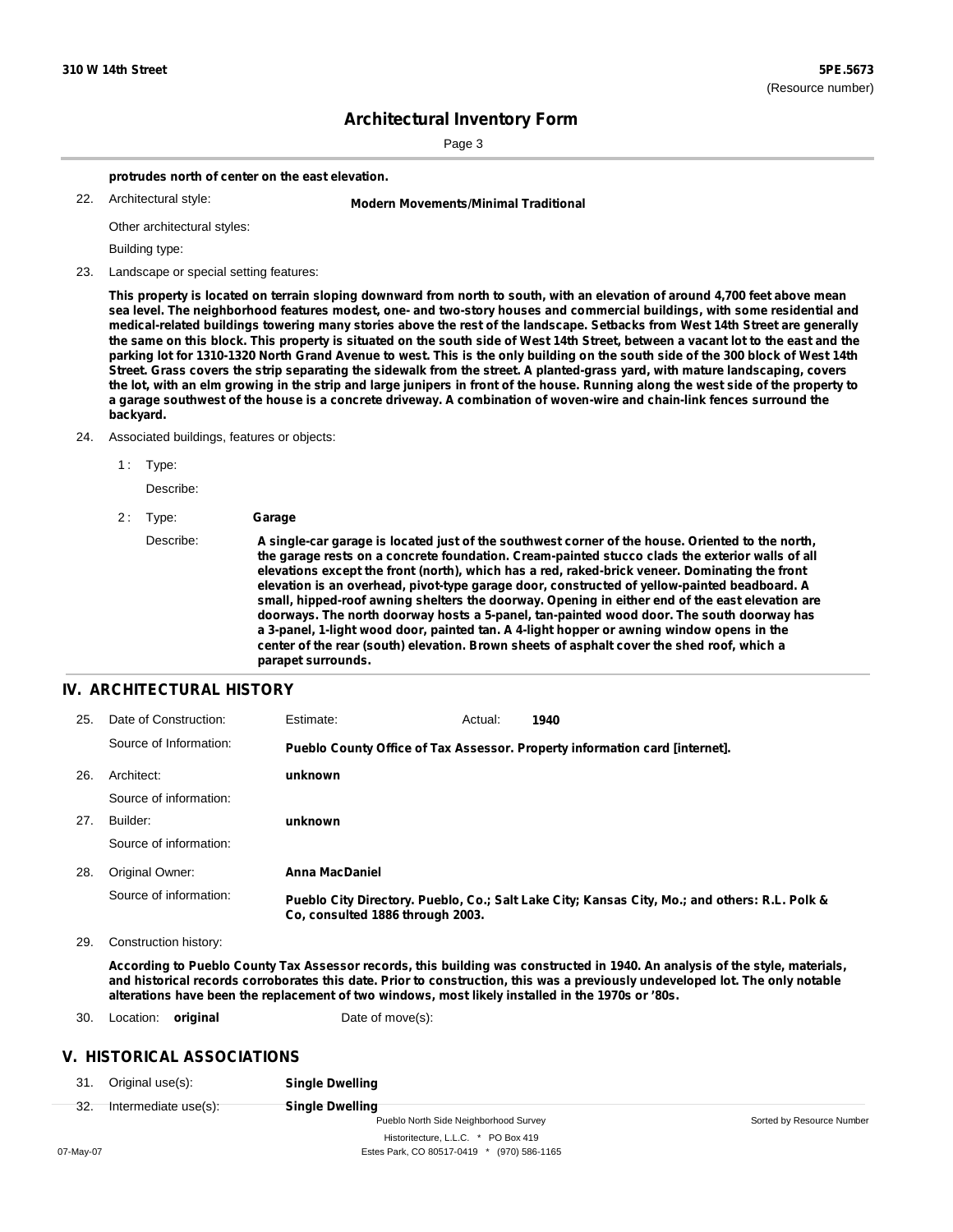| Î. |  |  |
|----|--|--|
|----|--|--|

| 32. | Intermediate use(s): | <b>Single Dwelling</b> |
|-----|----------------------|------------------------|
| 33. | Current use(s):      | <b>Single Dwelling</b> |

- **Residence** Site type(s): 34.
- 35. Historical background:

The first owner and resident of this house, constructed in 1940, was Anna MacDaniel. She was the widow of James Albert MacDaniel, who died in 1903. With him, Anna had two daughters, Irma and Elsa MacDaniel. Anna died on May 24, 1946, but Irma continued to reside in the house. She was a secretary for J.T. McCorckle, attorney-at-law, and for the Colorado-Kansas Railroad. For several years prior to her death, Irma operated an insurance agency in Pueblo. She was a member of the Pueblo **Chamber of Commerce and the Pueblo Country Club. She died on May 3, 1971.**

Gordon D. Murley and W.B. Sullivan acquired this property in 1979, transferring it in 1995 to the Murley Family Limited Partnership and W.B. Sullivan. Parkview Medical Center, Inc., the current owner, purchased the house and lot in 2003.

Sources of information: 36.

**Pueblo County Office of Tax Assessor. Property information card [internet].**

**Pueblo City Directory. Pueblo, Co.; Salt Lake City; Kansas City, Mo.; and others: R.L. Polk & Co, consulted 1886 through 2003.**

**Sanborn Fire Insurance Maps (for Pueblo, Colorado). New York: Sanborn Map and Publishing Co., 1883, 1886, 1889, 1893, 1904-05, 1904-51, and 1904-52.**

**"MacDaniel (Anna)" [obituary]. Pueblo Chieftain, 25 May 1946, p. 3.**

**"MacDaniel (Irma)" [obituary]. Pueblo Chieftain, 4 May 1971, p. 5B.**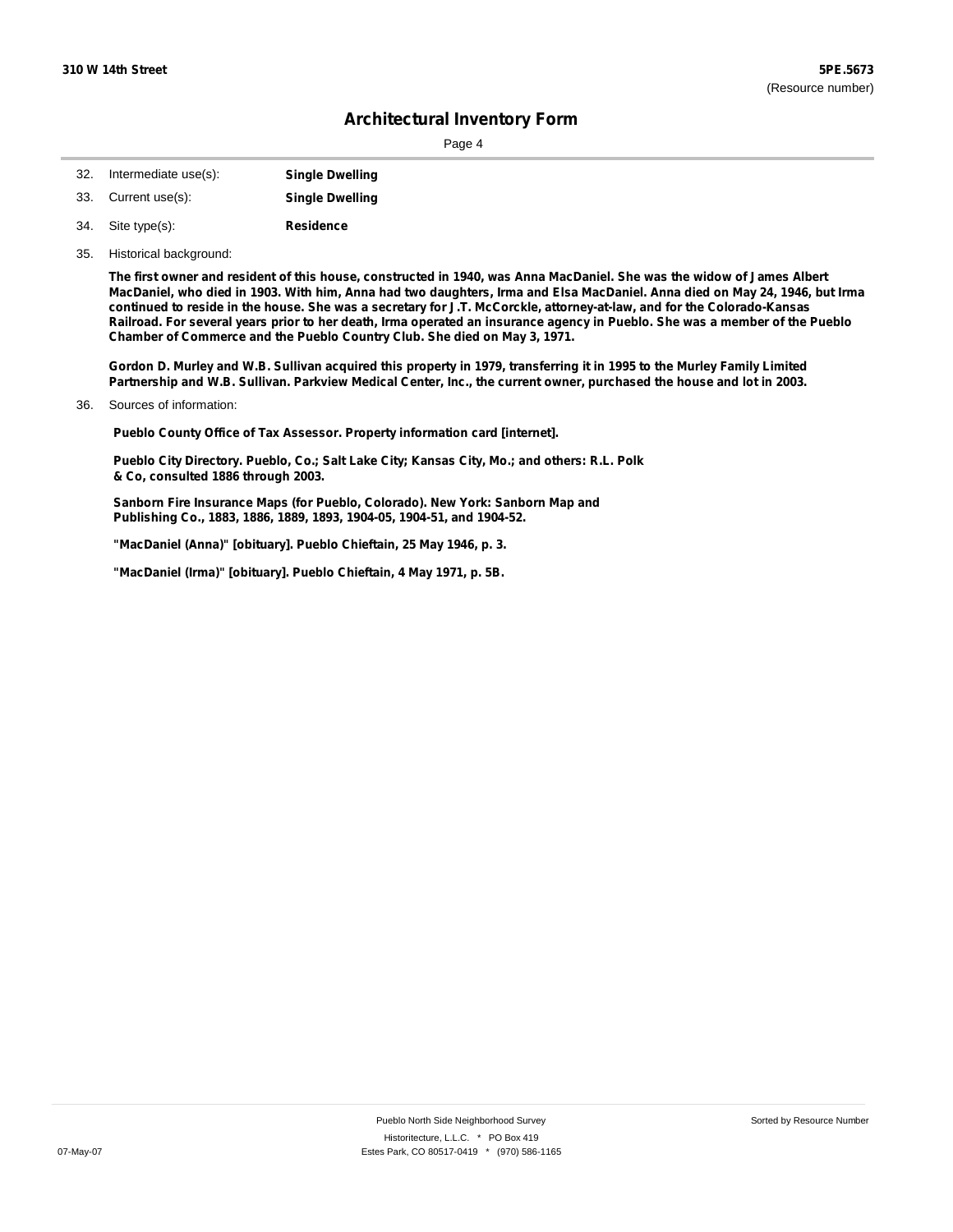۰

Sorted by Resource Number

# **Architectural Inventory Form**

Page 5

|     | <b>VI. SIGNIFICANCE</b>                                                                                                                                                                                                                                                                                                                                                                                                                                                                                                                                                                                                                                                                                                                                                                                                                                                                                                                                                                                                                                                                                                                                                                                                                                                                                                                                                                                                                                                                                                                                                                                                                                                                                                                                                                                                                                                                                                                                                                                                                                                                                                                                                                                                                                                        |
|-----|--------------------------------------------------------------------------------------------------------------------------------------------------------------------------------------------------------------------------------------------------------------------------------------------------------------------------------------------------------------------------------------------------------------------------------------------------------------------------------------------------------------------------------------------------------------------------------------------------------------------------------------------------------------------------------------------------------------------------------------------------------------------------------------------------------------------------------------------------------------------------------------------------------------------------------------------------------------------------------------------------------------------------------------------------------------------------------------------------------------------------------------------------------------------------------------------------------------------------------------------------------------------------------------------------------------------------------------------------------------------------------------------------------------------------------------------------------------------------------------------------------------------------------------------------------------------------------------------------------------------------------------------------------------------------------------------------------------------------------------------------------------------------------------------------------------------------------------------------------------------------------------------------------------------------------------------------------------------------------------------------------------------------------------------------------------------------------------------------------------------------------------------------------------------------------------------------------------------------------------------------------------------------------|
| 37. | Local landmark designation:<br>Yes $\Box$<br>No.<br>$\mathbf{r}_\perp$                                                                                                                                                                                                                                                                                                                                                                                                                                                                                                                                                                                                                                                                                                                                                                                                                                                                                                                                                                                                                                                                                                                                                                                                                                                                                                                                                                                                                                                                                                                                                                                                                                                                                                                                                                                                                                                                                                                                                                                                                                                                                                                                                                                                         |
|     | Designation authority:                                                                                                                                                                                                                                                                                                                                                                                                                                                                                                                                                                                                                                                                                                                                                                                                                                                                                                                                                                                                                                                                                                                                                                                                                                                                                                                                                                                                                                                                                                                                                                                                                                                                                                                                                                                                                                                                                                                                                                                                                                                                                                                                                                                                                                                         |
|     | Date of designation:                                                                                                                                                                                                                                                                                                                                                                                                                                                                                                                                                                                                                                                                                                                                                                                                                                                                                                                                                                                                                                                                                                                                                                                                                                                                                                                                                                                                                                                                                                                                                                                                                                                                                                                                                                                                                                                                                                                                                                                                                                                                                                                                                                                                                                                           |
| 38. | Applicable National Register criteria:                                                                                                                                                                                                                                                                                                                                                                                                                                                                                                                                                                                                                                                                                                                                                                                                                                                                                                                                                                                                                                                                                                                                                                                                                                                                                                                                                                                                                                                                                                                                                                                                                                                                                                                                                                                                                                                                                                                                                                                                                                                                                                                                                                                                                                         |
|     | A. Associated with events that have made a significant contribution to the broad pattern of our history.<br>B. Associated with the lives of persons significant in our past.<br>$\mathsf{L}$<br>C. Embodies the distinctive characteristics of a type, period, or method of construction, or represents the work<br>◚<br>of a master, or that possess high artistic values, or represents a significant and distinguished entity whose<br>components may lack individual distinction.<br>D. Has yielded, or may be likely to yield, information important in history or prehistory.<br>Qualifies under Criteria Considerations A through G (see manual).<br>Does not meet any of the above National Register criteria.<br><b>Pueblo Standards for Designation:</b><br><u>1a. History</u><br>Have direct association with the historical development of the city, state, or nation; or<br>$\mathbf{r}_\perp$<br><u>1b. History</u><br>Be the site of a significant historic event; or<br>$\blacksquare$<br>1c. History<br>Have direct and substantial association with a person or group of persons who had influence on society.<br>$\blacksquare$<br>2a. Architecture<br>Embody distinguishing characteristics of an architectural style or type; or<br>$\Box$<br>2b. Architecture<br>Be a significant example of the work of a recognized architect or master builder, or<br>$\mathcal{L}_{\mathcal{A}}$<br>2c. Architecture<br>Contain elements of architectural design, engineering, materials, craftsmanship, or artistic merit which represent a<br>$\mathcal{L}_{\mathcal{A}}$<br>significant or influential innovation;<br>2d. Architecture<br>Portray the environment of a group of people or physical development of an area of the city in an era of history<br>$\mathcal{L}_{\mathcal{A}}$<br>characterized by a distinctive architectural style.<br>3a. Geography<br>Have a prominent location or be an established, familiar, and orienting visual feature of the contemporary city, or<br>П<br>3b. Geography<br>Promote understanding and appreciation of Pueblo's environment by means of distinctive physical characteristics<br>or rarity; or<br>3c. Geography<br>Make a special contribution to Pueblo's distinctive character.<br>$\overline{\phantom{a}}$ |
|     | <b>Not Applicable</b>                                                                                                                                                                                                                                                                                                                                                                                                                                                                                                                                                                                                                                                                                                                                                                                                                                                                                                                                                                                                                                                                                                                                                                                                                                                                                                                                                                                                                                                                                                                                                                                                                                                                                                                                                                                                                                                                                                                                                                                                                                                                                                                                                                                                                                                          |
|     | Does not meet any of the above Pueblo landmark criteria.<br>$\overline{\phantom{a}}$                                                                                                                                                                                                                                                                                                                                                                                                                                                                                                                                                                                                                                                                                                                                                                                                                                                                                                                                                                                                                                                                                                                                                                                                                                                                                                                                                                                                                                                                                                                                                                                                                                                                                                                                                                                                                                                                                                                                                                                                                                                                                                                                                                                           |
| 39. | Area(s) of Significance:<br>Architecture                                                                                                                                                                                                                                                                                                                                                                                                                                                                                                                                                                                                                                                                                                                                                                                                                                                                                                                                                                                                                                                                                                                                                                                                                                                                                                                                                                                                                                                                                                                                                                                                                                                                                                                                                                                                                                                                                                                                                                                                                                                                                                                                                                                                                                       |
| 40. | Period of Significance:<br>Architecture, 1940                                                                                                                                                                                                                                                                                                                                                                                                                                                                                                                                                                                                                                                                                                                                                                                                                                                                                                                                                                                                                                                                                                                                                                                                                                                                                                                                                                                                                                                                                                                                                                                                                                                                                                                                                                                                                                                                                                                                                                                                                                                                                                                                                                                                                                  |
| 41. | National:<br>Level of significance:<br>State<br>Local<br>П                                                                                                                                                                                                                                                                                                                                                                                                                                                                                                                                                                                                                                                                                                                                                                                                                                                                                                                                                                                                                                                                                                                                                                                                                                                                                                                                                                                                                                                                                                                                                                                                                                                                                                                                                                                                                                                                                                                                                                                                                                                                                                                                                                                                                     |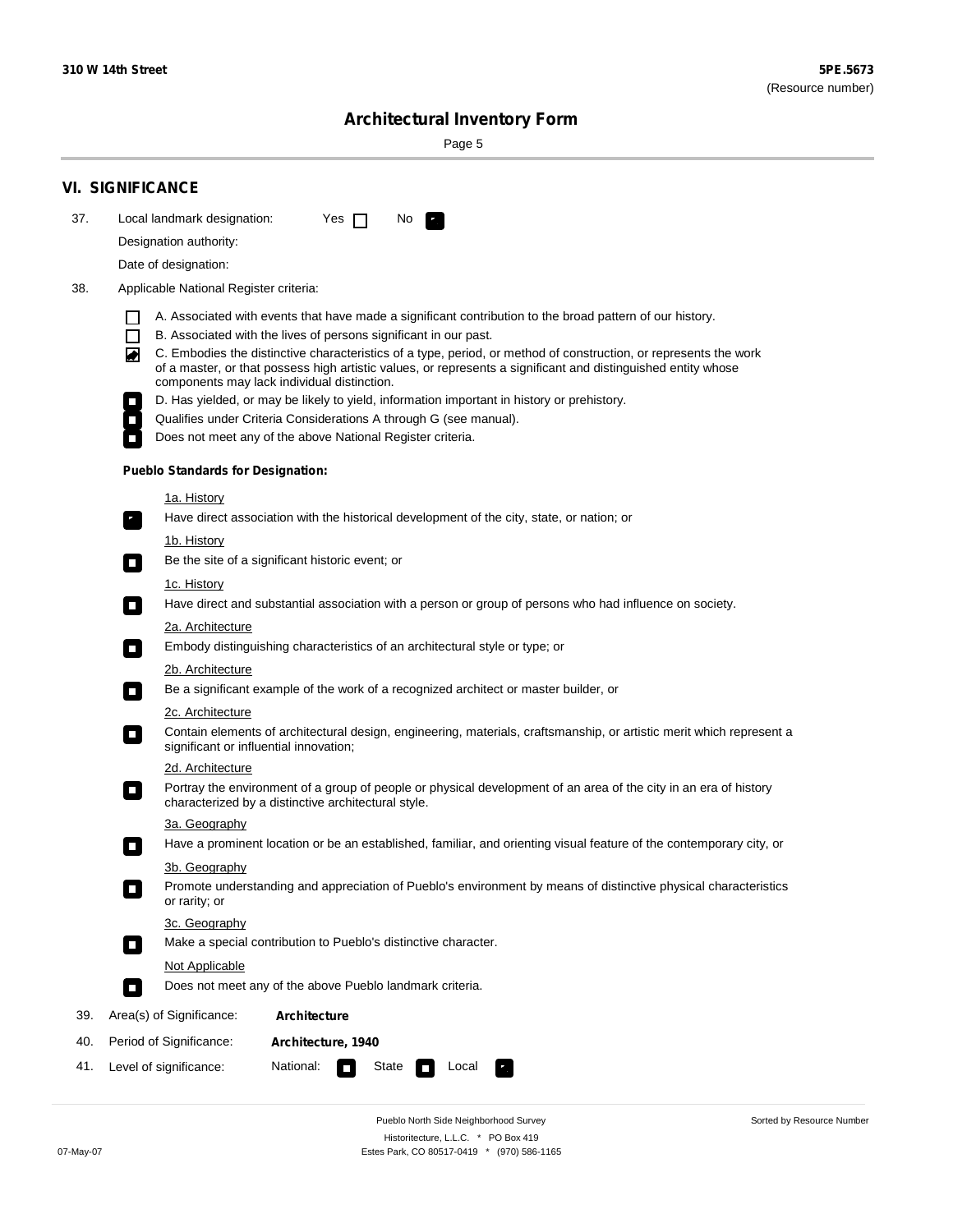Page 6

#### 42. Statement of significance:

This property is historically significant under Pueblo Local Landmark criterion 1A for its association with the post-World War Il development of the North Side neighborhood, when smaller houses filled the undeveloped lots remaining here. As well, the house is architecturally significant under National Register criterion C )Pueblo Local Landmark criterion 2A) as an intact example of a Minimal Tradition-style dwelling. However, the levels of architectural and historical significance, combined with physical integrity, are not to the extent that this property would qualify for individual listing in the National Register of Historic Places, the Colorado State Register of Historic Properties, or as a City of Pueblo Landmark. Nonetheless, it is most **likely a contributing resource within any potential historic district.**

43. Assessment of historic physical integrity related to significance:

Constructed in 1940, this house exhibits a moderately high level of physical integrity relative to the seven aspects of integrity as defined by the National Park Service and the Colorado Historical Society: location, setting, design, materials, workmanship, feeling, and association. The only notable alteration has been the replacement of 2 windows. This property **certainly retains sufficient physical integrity to convey its architectural and historical significance.**

### **VII. NATIONAL REGISTER ELIGIBILITY ASSESSMENT**



**classes. Its diversity of architectural styles and forms directly represents the city's changing economic and cultural climates. As well, the neighborhood is distinctive because it appears to have evolved independently of the area's dominant industry, steel manufacturing.**

> Yes Yes

Non<sub>d</sub> N/A No  $\blacksquare$  N/A  $\blacksquare$ 

If there is National Register district potential, is this building contributing:

If the building is in existing National Register district, is it contributing: 46.

#### **VIII. RECORDING INFORMATION**

| 47. | Photograph numbers): | <b>CD-ROM Photo Disc: North Side Photos</b><br>File Name(s): 14thstw310                                                       |
|-----|----------------------|-------------------------------------------------------------------------------------------------------------------------------|
|     | Negatives filed at:  | <b>Special Collections</b><br><b>Robert Hoag Rawlings Public Library</b><br>100 East Abriendo Avenue<br>Pueblo, CO 81004-4290 |
| 48. | Report title:        | <b>Pueblo North Side Neighborhood Survey</b>                                                                                  |
| 49. | $Date(s)$ :          | 07/12/05                                                                                                                      |
| 50. | Recorder(s):         | <b>Adam Thomas</b>                                                                                                            |
| 51. | Organization:        | Historitecture, L.L.C.                                                                                                        |
| 52. | Address:             | <b>PO Box 419</b>                                                                                                             |
|     |                      | Estes Park, CO 80517-0419                                                                                                     |
| 53. | Phone number(s):     | (970) 586-1165                                                                                                                |
|     |                      |                                                                                                                               |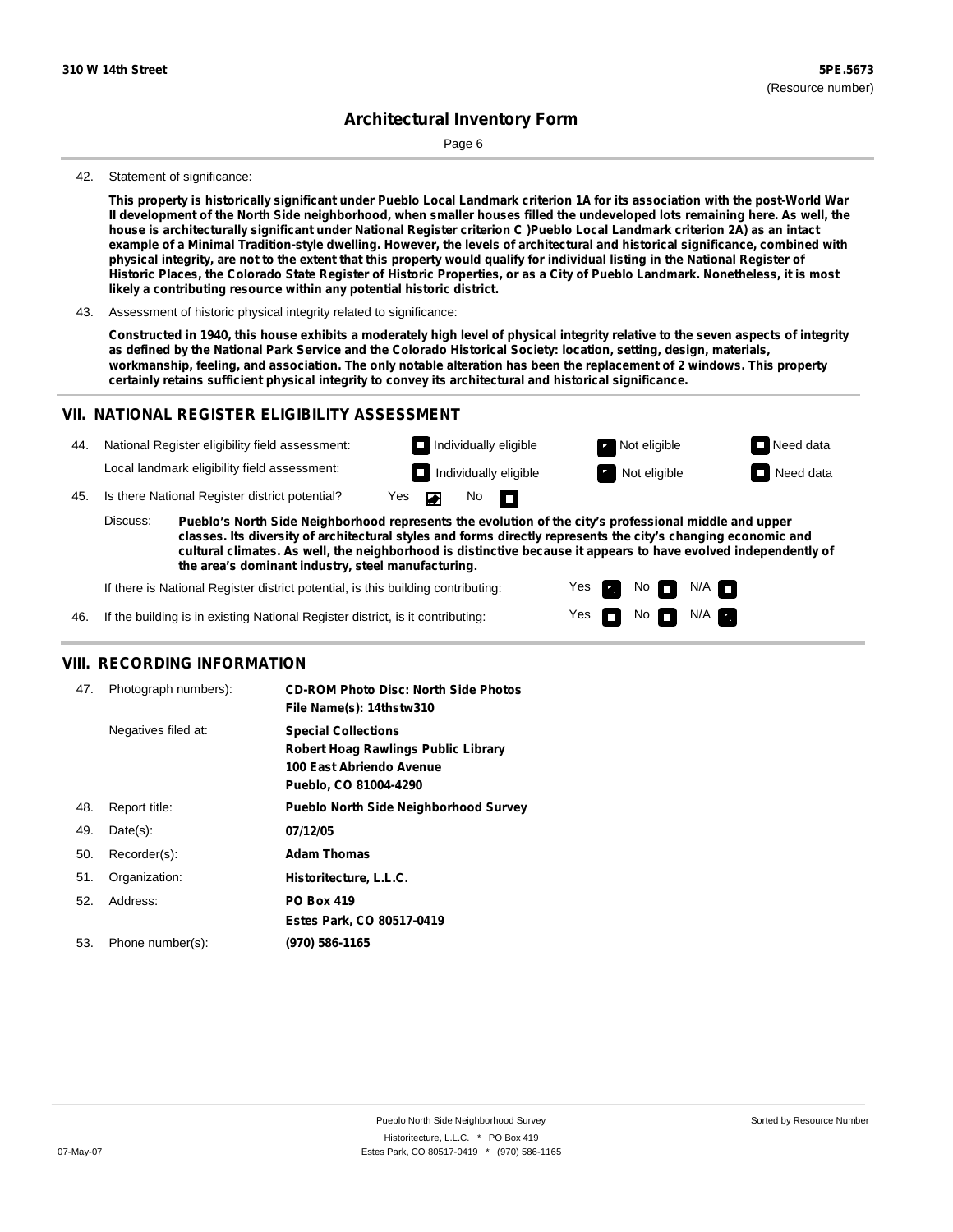

Page 7